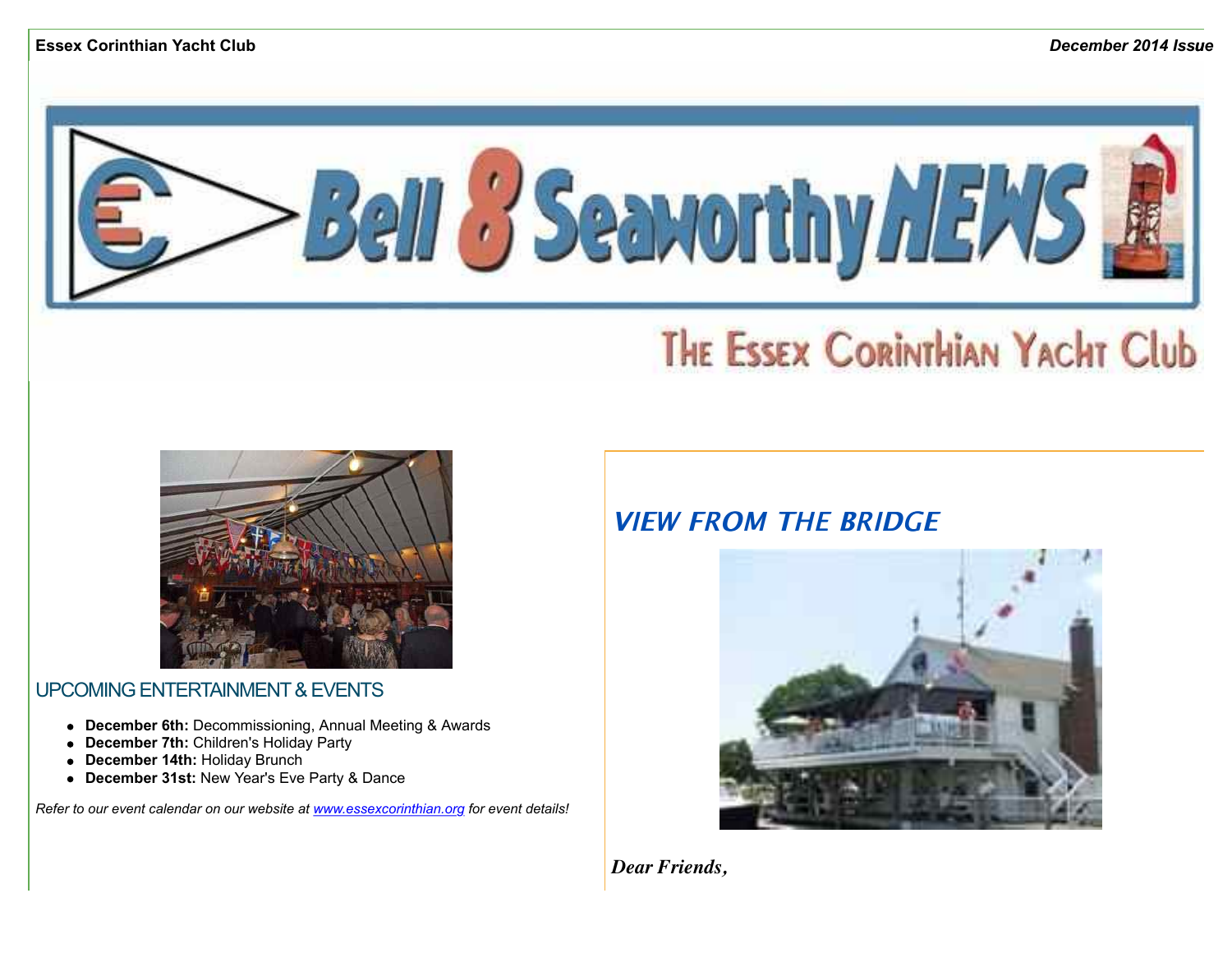## OFFSHORE UPDATE

*Is it really over? I am afraid so...boats are hauled, gear and sails removed and stowed for next year. It is a very bittersweet time of the year, but there is always spring 2015 to look forward to.*

It has been an extremely rewarding experience for me to be involved behind the scenes of ECYC waterfront and off-shore this year. It certainly was a learning curve, however, I had great support from people like Terry Stewart who took over the position of Race Chair in mid-summer, and kept me sane during the organization of the 12-Meter Challenge; Fleet Captain Jon Gibbs who rallied the Ideal 18 troops and kept a very complex crew calendar organized; Cindy Gibbs who with her Ladies' Sailing evenings further emphasized the camaraderie among like-minded individuals and what our club is all about; Cheryl Arndt, our Entertainment Chair extraordinaire, who was always at my side with her team to ensure that our post-sailing events were fabulous; Vice Commodore Steve Rodstrom who often received texts from me just spelling out "HELP!" and whom I could always depend on; our Commodore Tim Brewer with a wealth of advice; and of course the many volunteers (yes, I am talking about you...!) without whom our waterfront and off-shore activities would not have been possible.

## **Ideal 18s - Fall Frostbiting ending on December 7th**

A few brave souls are still out on the river, among them our Frostbiters.



Please remember that we are still continuing our pledge drive towards our Ideal 18 Maintenance fund. Once Frostbiting is over, the Ideals will be hauled and undergo maintenance. If you have not already done so, please consider making a small donation towards this pledge drive.

 Keeping these boats in good shape is an important part of our club tradition, to ensure that they will be available for the enjoyment of our members. Thank you!

I hope that all of you had restful and rejuvenating Thanksgiving holiday with your families. Thanksgiving is my favorite holiday of the year. The weather is cooler, but not yet terribly cold and the 4 day weekend is something I really look forward to. Most years, I'm putting the finishing touches on the boat winterization routine and trying to wrap up outdoor projects around the house and this year was no exception. I've come to think that the main reason why many of us enjoy Thanksgiving so much is because there are no great expectations to be met. No gifts, no crowds, no commercialism - just spending time to reconnect with family and friends, to share a meal and take the time to be thankful.

**Our Clubhouse** is looking spectacular inside and out, thanks to some very thoughtful members who have made it their tradition to do something special for the club at this time of year. Joe and Judith Walier, once again, have provided the beautiful wreath that welcomes all members and visitors to the club at this time of year. Katherine Berry leads a number of helpers who give their time and energy to trim the tree, decorate the mantle and otherwise deck the halls, filling the dining room with the sights and a sense of Christmas. Most sincere thanks to Joe, Judith, Katherine and all who have helped to give the club the special holiday feel.

#### **Gratuity Fund:**

You have all received through the mail an appeal for this year's gratuity fund. This is the time of year when we have an opportunity to thank the individuals and organizations that do so much to make our club enjoyable. A voluntary gratuity is very much appreciated by these folks. To make your gift, you can either send a check or let Elaine know an amount to be charged to your club account. If you choose to use a check, please make it payable to the ECYC Gratuity Fund. Thank you all for your generous participation in this fund.

#### **December 6th Annual Meeting:**

Please make plans to attend our annual meeting this coming Saturday afternoon. As a Corinthian club, it is especially important for our members to actively participate in its governance and oversight. The afternoon will celebrate a successful 30th anniversary year for ECYC and will recognize those who have done so much during the year to provide an environment of fellowship. Of course, there will also be a business component to the agenda, where we will vote on a slate of new members of the Board of Governors and we'll vote on a budget for 2015. You may recall that the 20 year lease that we signed with Brewer Dauntless Shipyard last year includes a modest rent escalation (slightly less than 1% per year). That annual increase (which can be considered structural), together with a slight increase in our insurance premium, has prompted the BOG to recommend a \$15 increase in regular membership dues. The board is also recommending a \$5 increase in the galley minimum for regular members. These two modest adjustments in club revenue for 2015, along with sustained efforts to continually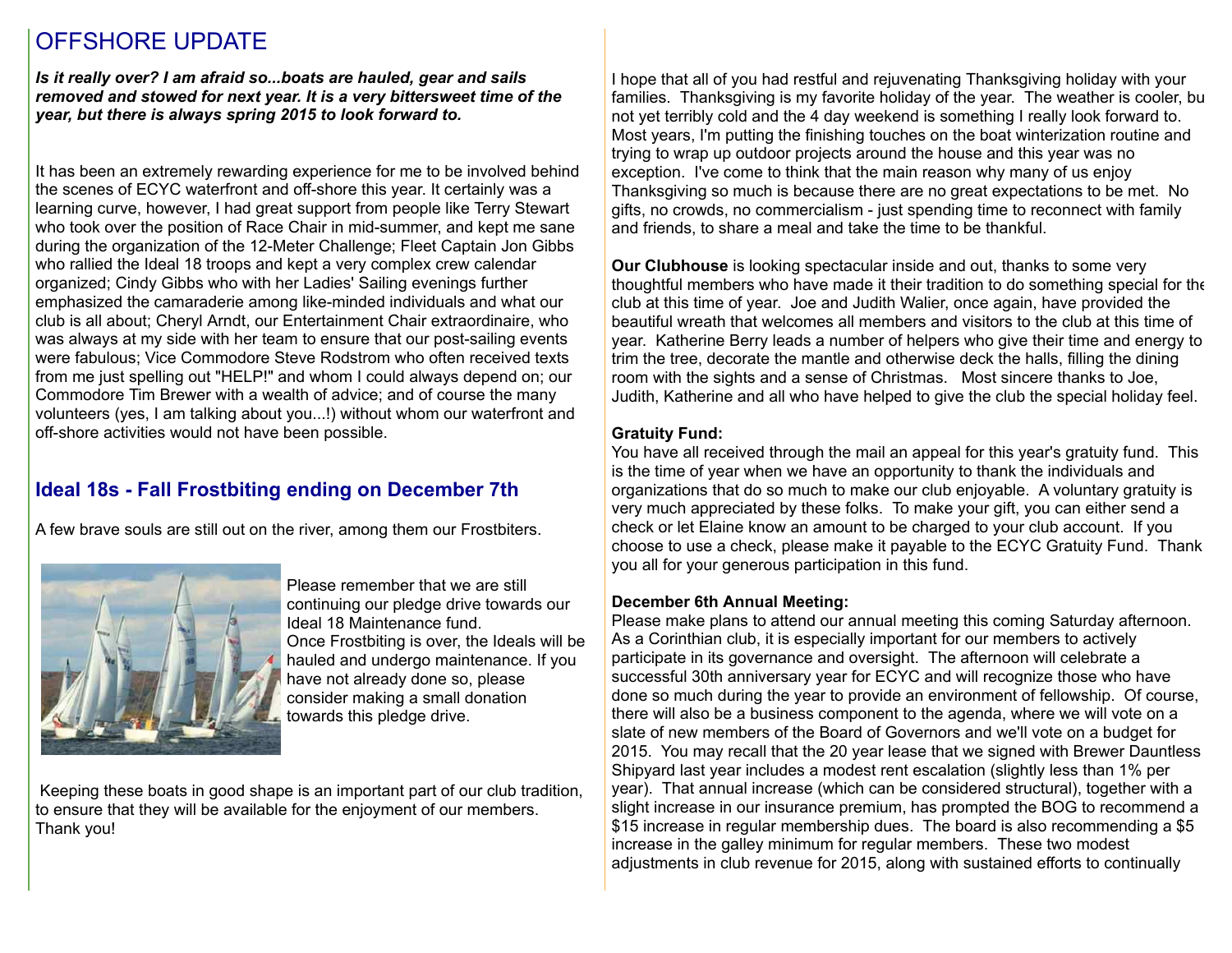I am looking forward to reminiscing about our club's accomplishments (and there have been many - see Terry Stewart's report for details) in the coming months, while we all dream of the next season!

Thank you again to everyone who has stepped up to the plate to help us turn our events, whether on- and off-shore, into the best along the River!

Wishing you all the best for the holiday season and a happy New Year!

## **Ruth Emblin**

*Rear Commodore Email: rearcommodore@essexcorinthian.org*



## *ECYC Racing Update*

**2014 has been a tremendous year for ECYC sailors locally and regionally.**

Based on cumulative race results across the Eastern Connecticut Sailing Association circuit, ECYC placed 6th out of 40 clubs spanning from Milford to Watch Hill. Kudos to Past Commodore Jim Francis (FREE SPIRIT) for being our top ECSA point earner. Twelve ECYC boats raced in ECSA regattas this year, a new record! Other skippers contributing to our ECSA total included: Jeff Going (CELEBRATION), Bill St. John (IRISH LADY), Peter and Ruth Emblin (TARTUCA), Jon and Cindy Gibbs (PETREL), Tim Brewer (TESORO), Bob Robinson (VIENNA), Bill Robinson (BLUE JACKET), Dan Watts (COUNTERPOINT), Chris Morano (DORIAN), Toby Doyle (FLO), Skip Haskins (INSPIRIT), Rod Hartung (GENESIS), and Laurel and Terry Stewart (ARRAN).

Other off-shore highlights:

**Team Tartuca (Ruth and Peter Emblin)** was the top boat based on combined sailing and fund raising results, bringing the Leukemia Cup to ECYC to be proudly displayed in our trophy cabinet. Additionally, TARTUCA earned a 1st and 2nd during two days of Spring Off Soundings racing.

Another incredible year by **Jeff Going in CELEBRATION**: North Cove Outer Light Classic - 2nd place in Class Ram Island Invitational - 1st Place in Class Thames - Commodore's Trophy Race - 2nd Place in Class

review expenses, reducing them where possible, and to identify and attract new members to our special club, will ensure our success in 2015 and our viability long into the future.

#### **Nominating Committee:**

Our Nominating Committee, comprised of Terry Stewart (Chair), Jane Pfeffer and Valerie Votto has proposed two new members of the BOG for 2015-2016. We will welcome at-large members, Priscilla Robinson and Richard Pierce onto the board. Priscilla will bring her energy and organizational skills to our burgeoning racing programs as Race Committee Chair. Richard's business background will be of great assistance to the club in formalizing our strategic planning process. Leaving the board will be Adam McEwen. Following many, many years of outstanding service to the club, Tom Pinkowish will step off of the board as well. Over the years, Tom has served the club as member at-large and as an officer in the capacity of Treasurer. We sincerely thank Tom and wish him a fair wind, and look forward to seeing him enjoy the club and its members with Mary and Alex in the years "after the board".

Further along in the long list of very sincere thank-yous is Jon Gibbs. Jon fulfilled his appointment as Fleet Captain to the benefit of all of our members who enjoy the use of our Ideal 18s. Jon came to the role with a very keen vision for improving our club's competitive sailing profile in the Ideal 18 in major competitions throughout the year. Jon's blueprint for team work / crew work development via the summer series and regattas has already paid dividends for our competitive crews, and will continue to do so. Please join me and all of the board in thanking Jon Gibbs for a job very well done in 2014.

In seeking another set of broad and capable shoulders, Bob Robinson was identified as a committed and enthusiastic next Fleet Captain, and he has graciously accepted the appointment. ECYC is lucky to have members such as Bob (and Jon and others who have previously volunteered) to take on the position of Fleet Captain. It is a job that requires leadership and organizational skills, time, willingness and know-how. Please join me and the board in welcoming Bob and giving our thanks in advance for his commitment and Corinthian Spirit as our next Fleet Captain.

I look forward to seeing many of you at Decommissioning starting promptly at 1615 and the Annual Meeting at 1630 on Saturday! Cheers.

Happy Holidays,

**Tim Brewer Commodore** Essex Corinthian Yacht Club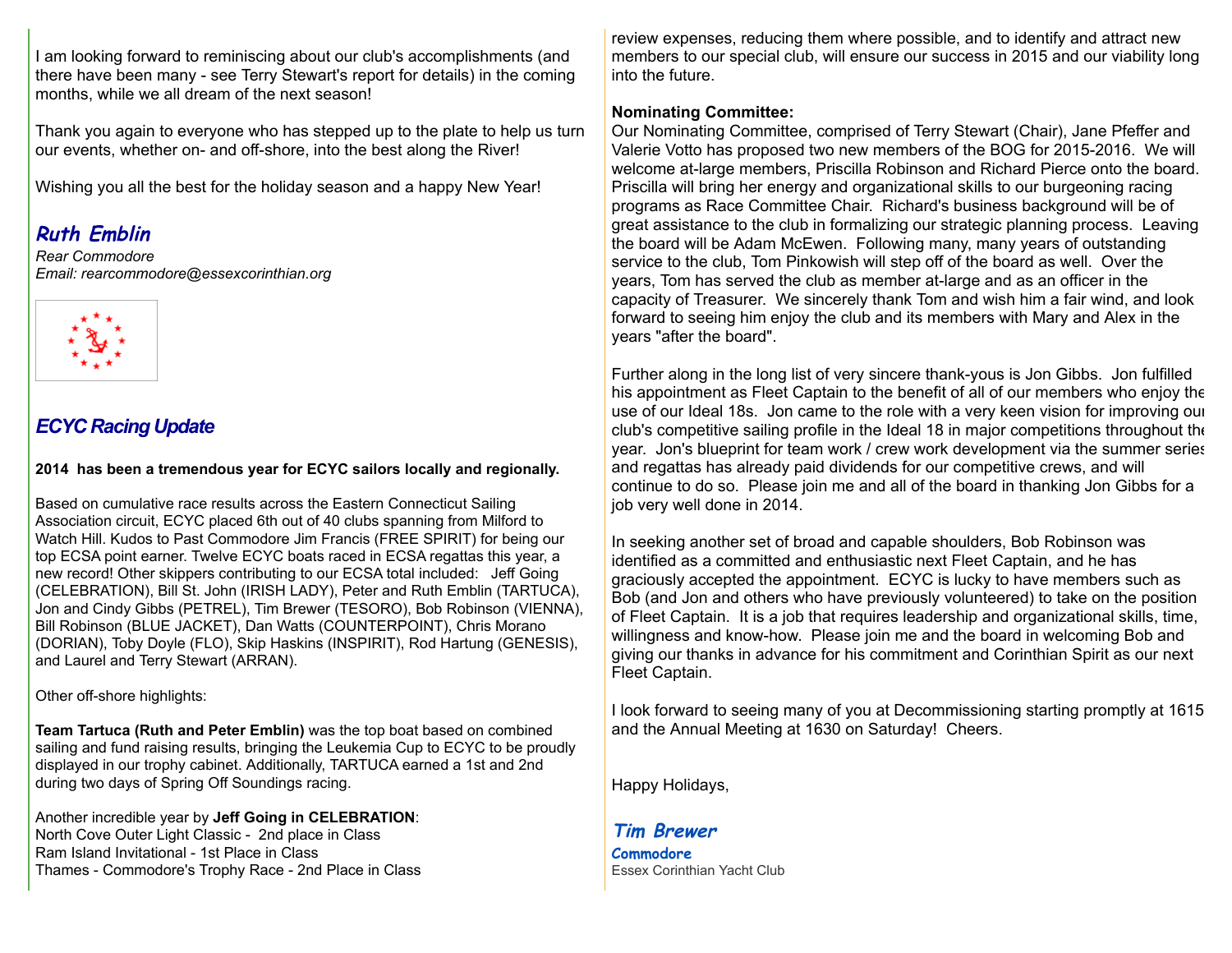#### Cross Sound Challenge - 1st Place in Class

We also recognize **Bill St. John in IRISH LADY** for representing ECYC in the most ECSA races this year: Mystic River Sails Up 4 Cancer Mystic River Mudheads Benefit Cup for Hospice. Shennecossett Lighthouse Regatta Masons Island Regatta Ram Island Invitational Fishers Island YC 'Round the Island Thames - Commodore's Trophy Race

**Jon and Cindy Gibbs in Petrel** took 3rd in Class during fall Off Soundings.

ECYC was represented in the Round Island Race by **Brian Lachapelle** who completed the circumnavigation of Shelter Island in a Laser, a real feat of seamanship....not bad for a power boater!

**Round The Buoy Race Series.** All three "Friendlies" with EYC provided fun opportunities to sail, practice racing skills, and socialize with fellow sailors.

ECYC again filled two crews for the **2014 12 Meter Challenge** where we competed with an ever expanding fleet involving Essex, Pettipaug, Baldwin and North Cove. This year we welcomed the Thames Yacht Club to the event. ECYC member Duncan Syme designed and built a new perpetual trophy now called the Eastern Connecticut 12 Meter Trophy. Sadly, the first award of the Trophy was to North Cove sailing in INTREPID who edged out ECYC in COLUMBIA by one point.

Clearly the **Cross Sound Challenge** was the sailing highlight of the season with extremely positive feedback from all crews supported by great participation by ECYC crews on the course and a terrific "ground crew" here at the club. Corinthians **Toby Doyle** (FLO) took first in the Spinnaker Class, **Dan Watts** (COUNTERPOINT) took second in Class A, **Jeff Going** (CELEBRATION) took 1st in Class B, and **Bob Robinson** (VIENNA) took 3rd in the Nonsuch Class. We also want to commend the **Ferrandinos** in KON-KIKI, **Stan Kolber** in CALYPSO, and the **Voegelis** in BELLA VITA for getting out there as racing novices. We also recognize the terrific work of our members who helped with the Race Committee: Steve Rodstrom, Cate Beckstein, Mary Voegeli, Adam McEwen, Peter Kamford, Andy Roussel, Eric and Donna Altomare, Don Shannehan, and Mark Bavolak.

Other ECYC highlights included a tremendous showing in the Tri Club River RaceSeries with wins in all three races shared between Toby Doyle (FLO) and Jeff Going (CELEBRATION). Toby and his crew in FLO were the overall winners, returning the Tri Club River Race Trophy to ECYC.



# *Galley News*

We hope you have been enjoying the special menus created by Chef Ed at The Corithian Cafe! We will continue posting menu updates at our website over the course of the year. Check back often to see what is new: [www.essexcorinthian.org/Dining.html](http://r20.rs6.net/tn.jsp?e=001Cfe13RSlgjkYWmUazdFKAlURKTANx8ahcpPICTlS1rMQ6lR9-tipInxqtcASJZ0kc7CInXWCcVrexyatVSRLLrNUchEnRvnBvScuEvyXozCkFjO4UgjErXR5fdjaBkyC)

Don't miss the special **Holiday Brunch on Sunday, December 14th**, with musical accompaniment! For reservations, please contact Monique at [monique@coastalcookingcompny.com.](mailto:monique@coastalcookingcompny.com)



And just a reminder, it's not too late to book your holiday party at the ECYC. And be sure to consider using Coastal Cooking to augment your holiday dinners.

They'd be delighted to provide your hors d'oeuvres, sides dishes, desserts etc. to allow you to spend more time relaxing with your family.

Looking forward to seeing you at the club soon!

#### **Hollis Barry** *Galley Liaison*

## *Did You Know?*

**We want your feedback about our galley activities.** Please let us know what you think! Email Hollis at [galleyliaison@essexcorinthian.org](mailto:galleyliaison@essexcorinthian.org)



*We want to know what you*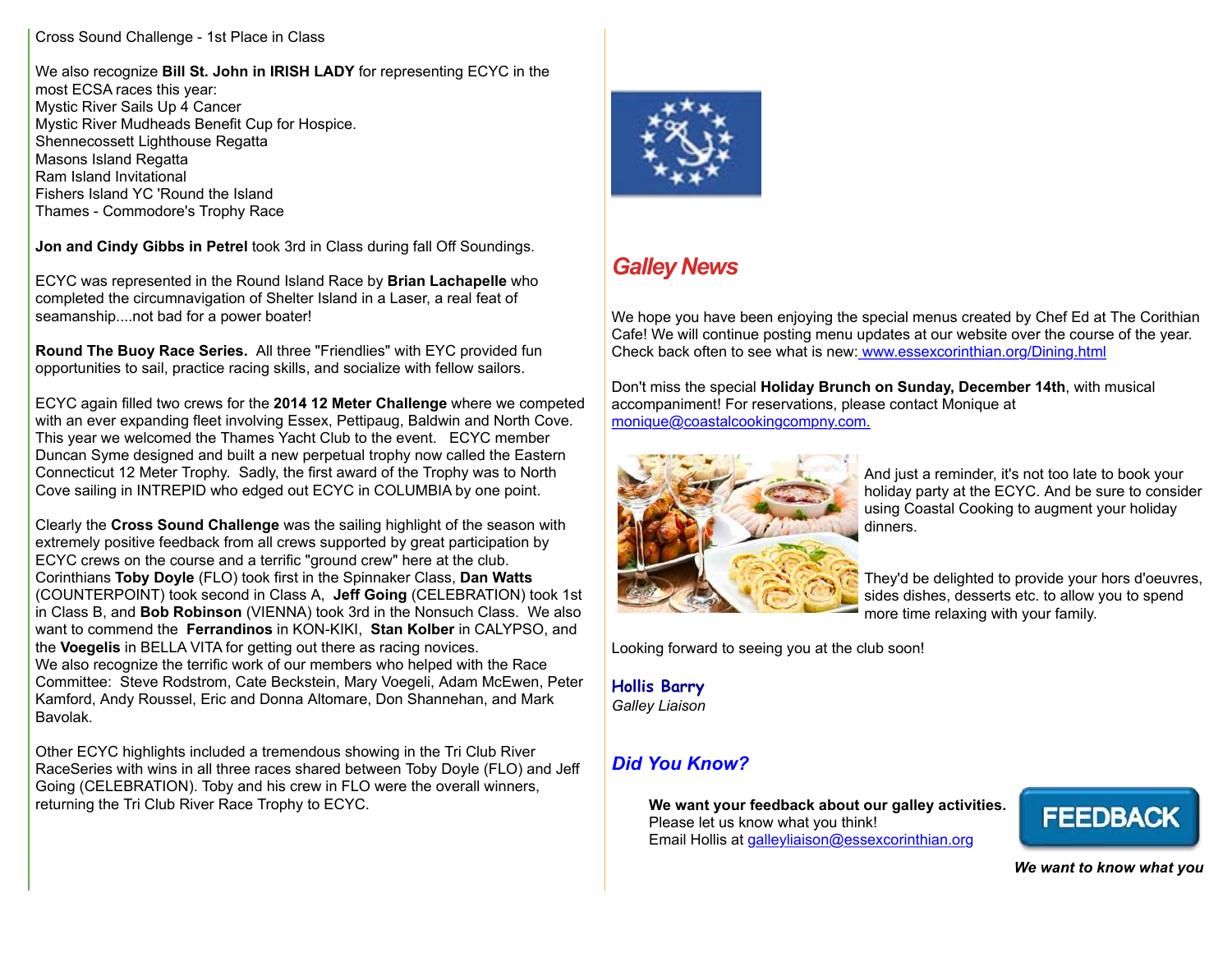

Corinthians continued a tradition of strong results in the 81st rendition of spring and fall **Frostbiting**. In the Etchells Class, **Toby Doyle** took 1st in the Spring Series with **Bill Robinson** taking 3rd. In the Ideal 18 Class. **Cindy Gibbs** took 2nd in the Spring Series with **Ed Birch** taking 4th. Stay tuned for fall results!

#### **Terry Stewart**

*Race Committee Chair & Immediate Past Commodore* Email: racechair@essexcorinthian.org

#### *Waterfront Update:*

Corinthians Chuck Poindexter (1st as usual) ,Toby Doyle, and Bill Robinson have seen fierce new competition in the Etchells 22 Fleet (recruiters - get out there!) but all look forward to placing well again.

The competitiveness of Essex Corinthian's Ideal 18 two boat campaigns in frostbiting continues to improve. With only a short day left to be sailed, Corinthian Ed Birch and Rob Reichard are second to Carter Gowrie of EYC, while Corinthian #38 has closed the gap and is making a run at them. More notably Nautilus # 192, with its cast of stars (eight skippers took its helm!), may by now have moved into the upper half of the fleet as well!

# **Winter Galley Hours:**

Wednesday through Saturday Lunch - 11:30 am - 2:00 pm Sunday Brunch - 11:00 am - 2:00 pm (may be extended on special occasions) Friday Night Dinner Service - 6:00 pm - 8:30 pm

# **A NOTE FROM YOUR VICE COMMODORE:**

We have had a terrific 2014 at ECYC and I think we all look forward to next year's Events and Friday nights on the Deck.

We will be reaching out for several new Committee persons and our House Committee needs help on a number of specific projects to keep our club running smoothly. We look forward to hearing from you.

Now that we have folded our sails and covered our boats please remember to remove you Inflatables and Kayaks from our Dinghy Rack.



Thanks and Happy Holidays!

# Steve Rodstrom

*Vice Commodore*



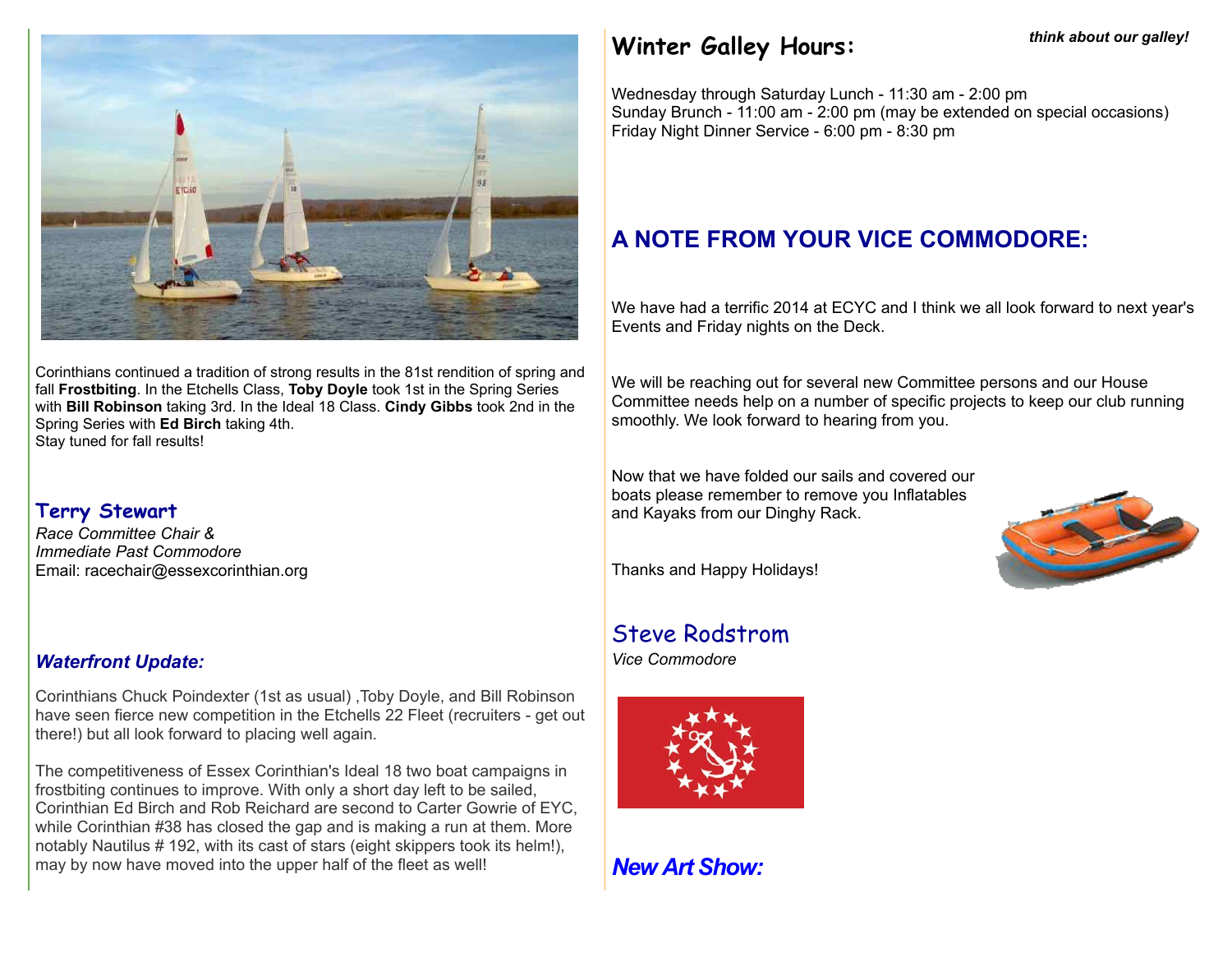We have seen many beautiful days and a lot of good racing, and with growing the club's Ideal fleet we see more team growth, and we look forward to racing two very competitive campaigns while continuing to provide plenty of opportunities for newcomers in a third campaign. New teams are encouraged to get started with summer racing, but we welcome skippers with racing experience and crews of all experience to frostbite as well! [Other than Jon or Cindy Gibbs] this fall's participants Bill Albro, Liz Baird, Peter Emblin, Jeff Going, Jim Pfeffer, Terry Stewart, Bill St John, Priscilla Robinson and Bob Robinson (no relation) have all shown great improvement this year, in performance and standings!

Our new shed storage has been of tremendous benefit and plans for Dauntless to help improve our docking conditions will support our continued growth. Our thanks to this year's racers, and Waterfront Committee members, who will be helping to decommission #38 and Nautilus, after racing this Sunday, December 7th. Special thanks to Jeff Going, Steve Rodstrom, and Terry Stewart for their ongoing hard work year after year, and to new member Bob Robinson whose efforts this year promise more improvements in the coming year!

**Jon Gibbs Fleet Captain**

#### *House Committee Update:*

Once again what a fantastic job Katherine Berry has done as the primary designer & implementer of the holiday season dressing of the ECYC club building. I was not around to assist, Katherine & crew did it all the Friday after Thanksgiving. Once again all members owe a huge thank you to Katherine for her outstanding effort!

Details for January closing activities remain to be fully defined, and work dates determined. As probably most of you can relate to, time to do everything is so very elusive. Months are like days it seems. December is crazy, but will find a way to fit

Through the efforts of ECYC member Susan Malan, our club's walls are again graced with a new collection of local art by members of the Essex Art Association. ECYC members may purchase art by turning into Elaine a galley ticket with your club number accompanied by a picture's tag.



In addition to original art, Brooke Martin, a member of the Baldwin Yacht Club, has given the club four canvas prints of the Essex waterfront (see photo). The print was from a digital photo Brooke took this fall that she had electronically rendered into a painting.

They are \$50 and can be ordered through Brooke at [brookelise@comcast.net](mailto:brookelise@comcast.net)

## *WHAT'S NEW AT THE SHIP'S STORE:*

**The Ship's Store has all types of fleece sweaters, vests and wind vests, as well as long-sleeved shirts available.** 

Come see the Sailor Bag models we carry, from small wristlets to weekender duffles. Sailorbags are great quality bags you will enjoy for a long time. Contact Jean Brewer for details and pricing!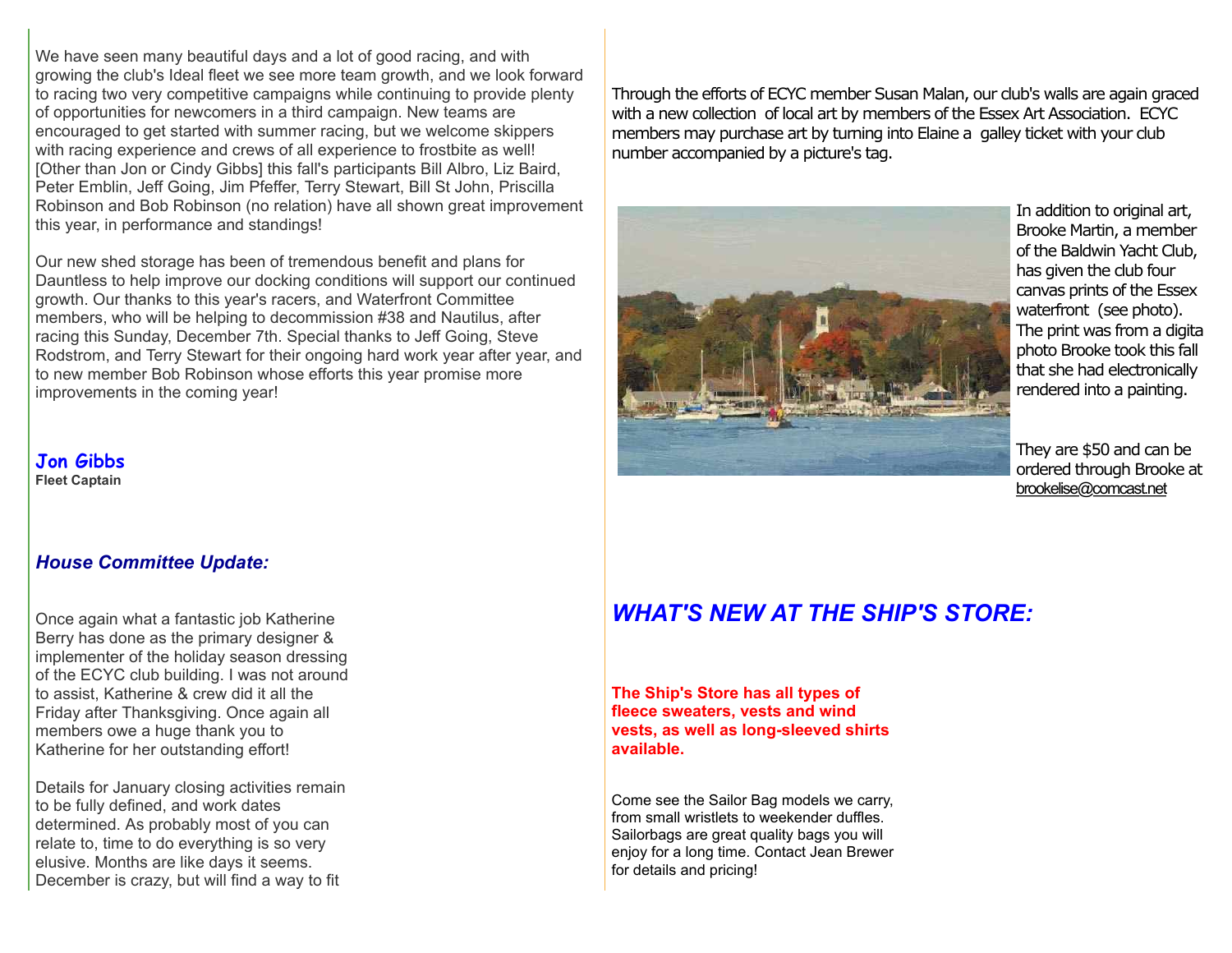in the planning. Look for e-blast(s) later in month.

Please be ready to help!

As mentioned last month, the 2015 House Committee enlistment is starting, please contact me at [house@essexcorinthian.org](mailto:house@essexcorinthian.org)to become a committee member.

To repeat from last month's Bell 8, I hope to have a specific committee member become a maintenance category primary point of contact and SME. The categories I'm contemplating to form include:

- Heating & Air Conditioning

- Plumbing
- Electrical
- Gardening
- Cleaning & Appearance (interior)
- Exterior

*Cheryl Arndt, Katherine Berry and Ruth Emblin decorating the club*

#### **Looking for a personalized holiday gift for your favorite boater(s)?**

**There is still time to customize your purchase. Contact Cate Beckstein at Cate@adancingthread.com**

**Still available, a limited stock of our Cross Sound Challenge event t-shirts. Long-sleeved, white t-shirt with XSC logo on the back and ECYC burgee on the front, sizes S through XL. Please**



Come see what's new at the Ship's Store!

**check with Jane Brewer** for special sale pricing**! Limited quantities, so get yours while they last!**

See Jean Brewer at the Ship's Store for all the new items she has added to the store's selection and check back frequently for any new *special offers!*

# *MEMBER OF THE MONTH , BURGEE OF THE MONTH AND GREEN TIP OF THE MONTH WILL RETURN IN 2015!*

I implore every member, especially those who may have experience and knowledge within any of these categories, please afford yourself to the service and benefit of ECYC by becoming a member of the House committee and an ECYC SME of any respective category.

I wish all a joyous and safe holiday season and a very Happy New Year.

**Chuck Grusse**

**House Chair**

*Entertainment Committee Update:*

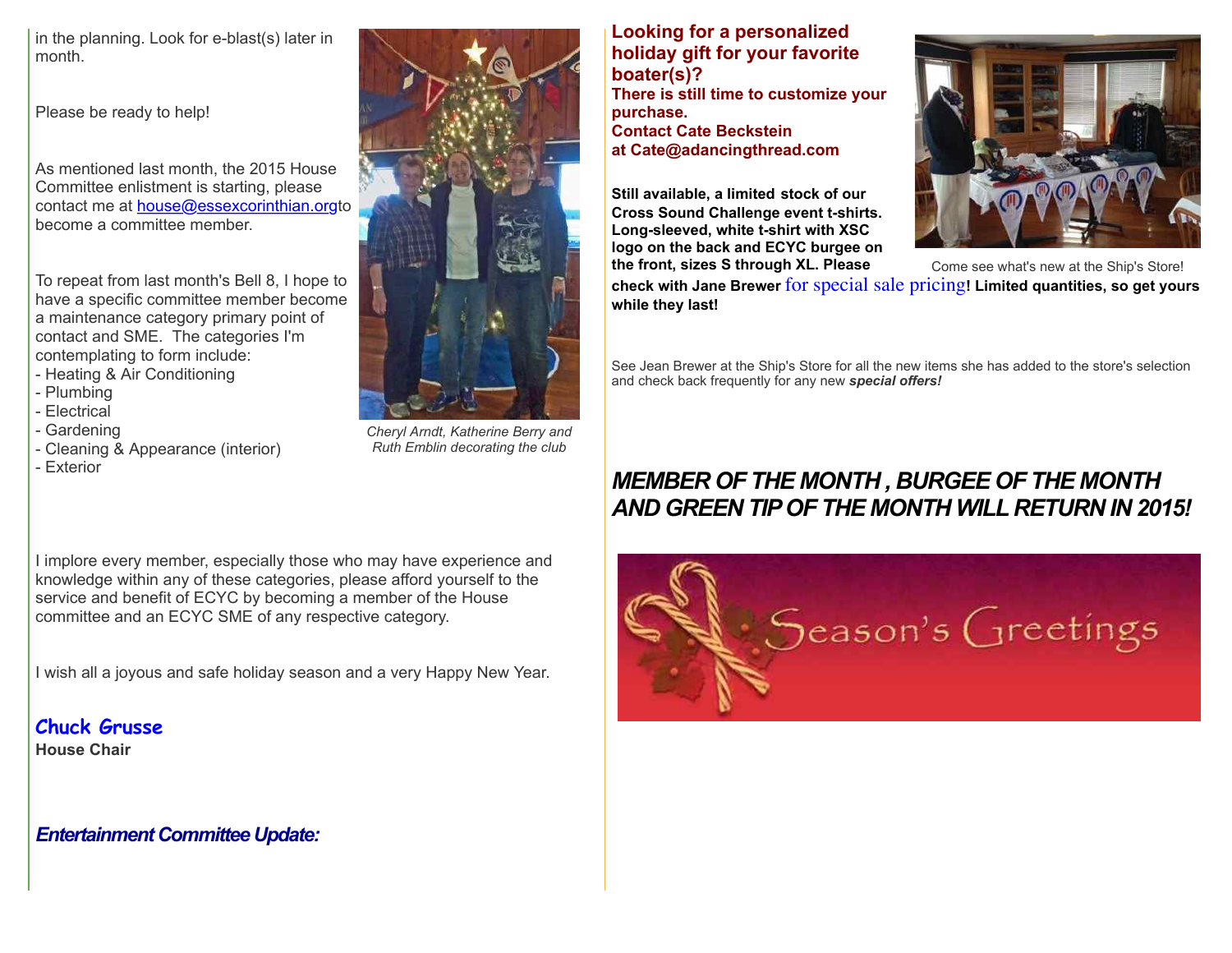Our club looks fantastic in its Christmas Splendor, thanks to the help of Earl and Liz Fowler, Dick Arndt and Ruth Emblin, under the wonderful leadership of Katherine Berry. Well done ! We hope you all enjoy it.

Decommissioning is on our radar and we are looking for members to sign up for Entertainment Committee so if you have an artistic streak, a desire to move furniture or even run an event - we need you! Please sign up on the sheet that will be posted on the board on Saturday. Or email me and I will gladly add you to the list.

The Children's Christmas Party is this coming Sunday. Get your child or Grandchild signed up now for some fun with Austin and Red Supreme, along a visit from Santa (you supply your child's gift, we do the rest). Light refreshments for the adults will be provided.

Next we have Jos & Friends for Sunday Brunch on December 14th. Great Music in the Christmas Spirit with fabulous food from Coastal Cooking. How can you pass it up? Contact Monique for reservations.

We close out the old year and ring in the new with our New Year's Eve party. It will feature an appetizer contest with prizes, a great buffet dinner and a chocolate fountain for dessert! Dance to the wee hours. what can be better than spending this special time of the year with friends?

If you have any questions or suggestions, please call me at 860 227-1363 or email me at events@essexcorinthian.org.

## **Cheryl Arndt**

**Entertainment Chair**

#### *Membership Update:*

Members, please don't forget that this is the perfect time of year to have anyone who expressed interest in ECYC to become a member. Joining now affords them the opportunity to be an ECYC Member by only paying the





*The Essex Corinthian Yacht Club's Bell 8 Newsletter is a monthly publication issued by the Essex Corinthian Yacht Club of Essex, CT.*

For general questions on ECYC please refer to our website at [www.essexcorinthian.org,](http://r20.rs6.net/tn.jsp?e=001Cfe13RSlgjkYWmUazdFKAlURKTANx8ahcpPICTlS1rMQ6lR9-tipInxqtcASJZ0kc7CInXWCcVrexyatVSRLLrNUchEnRvnBvScuEvyXozDcI3cnPFu_PQ==) email us at [ecyc@essexcyc.org,](mailto:ecyc@essexcyc.org) or snail-mail to

Essex Corinthian Yacht Club PO Box 759 - Essex, CT 06426 Telephone: (860) 767-3239

[Contact Information for individual BoG Members is posted at www.essexcorinthian.org/club](http://r20.rs6.net/tn.jsp?e=001Cfe13RSlgjkYWmUazdFKAlURKTANx8ahcpPICTlS1rMQ6lR9-tipInxqtcASJZ0kc7CInXWCcVrexyatVSRLLrNUchEnRvnBvScuEvyXozAgkDfkc0RLP-slQnC-nZy9UtSUOddOuQY=)officers.html

Find us on Facebook at: [www.facebook.com/EssexCorinthianYachtClub](http://r20.rs6.net/tn.jsp?e=001Cfe13RSlgjkYWmUazdFKAlURKTANx8ahcpPICTlS1rMQ6lR9-tipInxqtcASJZ0kc7CInXWCcVpjdj7msTjOMIuqMoTcy25VGrN-OCf9l6vxGOM86y89H_Q_mqBdYCRIfqqDFHjR5lE=)

*Please note that schedules may change at any time without prior notice. ECYC and the editor are not responsible for any errors or inaccuracies derived from information provided by third parties.*



## *SHOP AT ECYC!* HOLIDAY GIFTS GALORE! Come stop by and see what's new at the Ship's Store!